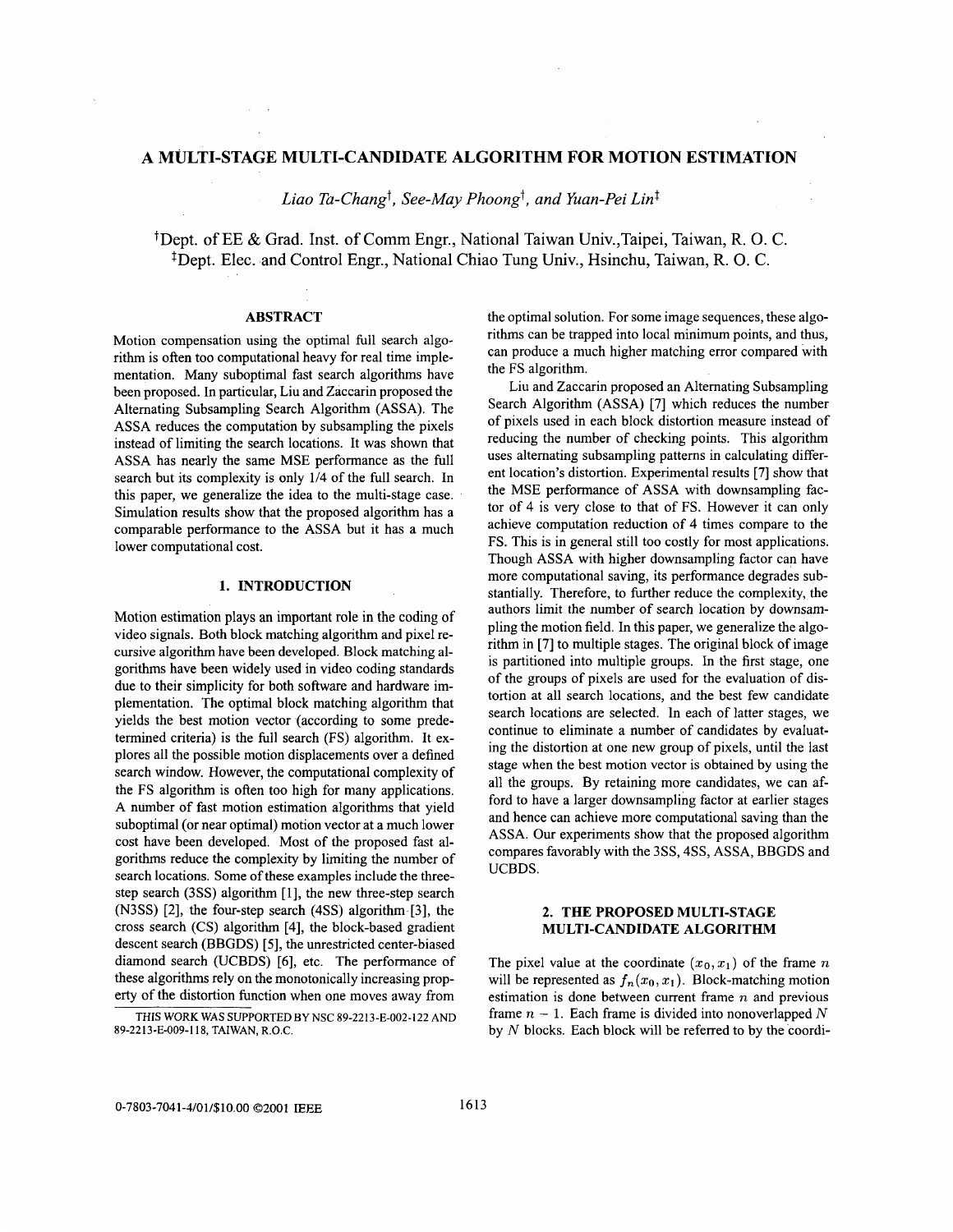nate  $(k_0, k_1)$  of its top left corner. The matching criterion used in this paper is the mean absolute difference (MAD). The MAD is chosen because it does not need any multiplications and gives similar solution as the mean square error (MSE). The MAD between block  $(k_0, k_1)$  of current frame and block  $(k_0 + v_0, k_1 + v_1)$  of previous frame is given by:

$$
MAD_{(v_0, v_1)}(k_0, k_1) = \sum_{i_0=0}^{N-1} \sum_{i_1=0}^{N-1} |f_n(k_0 + i_0, k_1 + i_1)| -f_{n-1}(k_0 + v_0 + i_0, k_1 + v_1 + i_1)|.
$$

The range of the search window is  $-p \le v_0 \le p$  and  $-p \lt v_1 \lt p$ . From the search window, the vector  $(v_0, v_1)$ that gives the smallest MAD is chosen as the motion vector. For each block, there are a total of  $(2p + 1)^2$  search locations. For each search location, the computation of the MAD takes  $2N^2$  additions. Therefore the FS algorithm needs  $2(2p + 1)^2 N^2$  additions for the computation of each motion vector. This complexity is often too high for many applications. From the expression  $2(2p + 1)^2 N^2$ , we see that complexity can be lowered by limiting the number of search locations or reducing the number of pixels in evaluation of the MAD. Our proposed multi-stage multi-candidate (MSMC) algorithm belongs to the latter, and the algorithm is described below.

#### **The MSMC Algorithm**

The MSMC algorithm matches all the locations inside the search window as the FS algorithm. However it uses a subset of pixels to evaluate the MAD. To explain the method, we will use a 4-stage MSMC algorithm as an example. It is not difficult to generalize the method to more stages. The block **size** is assumed to be 16 by 16. The pixels in each block are partitioned into 4 groups as shown in Fig. 1. Note that the number of groups is equal to the number of stages. The algorithm is as follows:

- Stage 1. Evaluate the MAD using the 16 pixels labeled as 1. The double summation in the MAD expression has only 16 terms. After evaluating the MAD for all the locations in the search window, we keep only the *K*  candidate motion vectors that have the smallest  $K_1$ **MAD.**
- Stage *2.* For the *K1* motion vectors obtained from Stage 1, evaluate the MAD using the 64 pixels labeled as 1 and 2. Note that in this case, there are only 48 new terms in the MAD expression due to those pixels in Group 2. We keep only the  $K_2$  candidate motion vectors that have the smallest  $K_2$  MAD.
- Stage 3. For the  $K_2$  motion vectors, evaluate the MAD using the 128 pixels labeled as 1, 2 and **3.** There are 64 new terms. We keep only the  $K_3$  candidate motion vectors that have the smallest  $K_3$  MAD.

| w<br>Ø,<br>$\overline{\mathbf{2}}$<br>2<br>1<br>4<br>4<br>4<br>4<br>2<br>1<br>k<br>4<br>ž<br>ı<br>4<br>ı<br>4<br>4<br>3<br>3<br>4<br>3<br>3<br>3<br>3<br>3<br>4<br>4<br>4<br>3<br>4<br>4<br>4<br>4<br>er Kri<br>2<br>-2<br>$\overline{2}$<br>$\overline{\mathbf{2}}$<br>$\overline{2}$<br>4<br>$\mathbf{2}_{2}$<br>2.<br>4<br>4<br>4<br>4<br>4<br>$2\pi$<br>4<br>4<br>3<br>4<br>3<br>3<br>3<br>3<br>3<br>4<br>$\overline{\mathbf{4}}$<br>4<br>4<br>4<br>3<br>3<br>4<br>4<br>2<br>2<br>$\boldsymbol{2}$<br>1<br>1<br>4<br>4<br>4<br>4<br>4<br>ı<br>$\overline{\mathbf{2}}$<br>4<br>ı<br>4<br>4<br>×<br>¢,<br><b>Service</b><br>3<br>3<br>3<br>3<br>3<br>3<br>4<br>3<br>4<br>4<br>4<br>4<br>4<br>3<br>$\overline{4}$<br>4<br>Teg<br>$^{2}$<br>$\overline{\mathbf{c}}$<br>$2\,$<br>$\mathbf{2}$<br>$\overline{2}$<br>$\overline{2}$<br>2<br>2<br>4<br>4<br>4<br>4<br>4<br>4<br>4<br>4<br>3<br>3<br>3<br>4<br>3<br>3<br>3<br>4<br>4<br>3<br>4<br>4<br>4<br>3<br>4<br>4<br>2<br>$\overline{c}$<br>ł<br>4<br>۱<br>$\overline{2}$<br>4<br>4<br>ı<br>2<br>4<br>4<br>ı<br>4<br>4<br>4<br>lesse.<br>хū<br>$\overline{\mathbf{3}}$<br>3<br>$\overline{\mathbf{3}}$<br>3<br>3<br>3<br>4<br>4<br>4<br>4<br>3<br>3<br>4<br>4<br>4<br>4<br>$100 - 10$<br>œ<br>dog<br>ĉ<br>$\overline{2}$<br>12<br>*2<br>$\overline{2}$<br>2.3<br>82.<br>4<br>4<br>4<br>2<br>$\mathbf{2}^-$<br>4<br>4<br>4<br>4<br>4<br>52<br>m<br>a de<br>3<br>3<br>3<br>3<br>4<br>3<br>3<br>4<br>3<br>4<br>4<br>4<br>4<br>3<br>4<br>4<br>m<br>×<br>$\overline{2}$<br>$\mathbf{2}$<br>4<br>1<br>-2<br>ı<br>4<br>4<br>4<br>4<br>ı<br>4<br>4<br>ı<br>4<br>A.<br>w<br>3<br>3<br>4<br>3<br>3<br>4<br>3<br>3<br>3<br>4<br>4<br>4<br>3<br>4<br>4<br>4<br>m<br>m<br>um<br>- 2<br>$\mathbf{\hat{Q}}$<br>2<br>Ý.<br>$\overline{\mathbf{z}}$<br>$\overline{2}$<br>4<br>4<br>4<br>-2<br>4<br>22<br>4<br>4<br>4<br>4<br>$\overline{\mathcal{L}}$<br>3<br>3<br>3<br>3<br>4<br>3<br>3<br>4<br>4<br>3<br>4<br>3<br>4<br>4<br>4<br>4 |    |  |  |  |  |  |  |  |  |
|-----------------------------------------------------------------------------------------------------------------------------------------------------------------------------------------------------------------------------------------------------------------------------------------------------------------------------------------------------------------------------------------------------------------------------------------------------------------------------------------------------------------------------------------------------------------------------------------------------------------------------------------------------------------------------------------------------------------------------------------------------------------------------------------------------------------------------------------------------------------------------------------------------------------------------------------------------------------------------------------------------------------------------------------------------------------------------------------------------------------------------------------------------------------------------------------------------------------------------------------------------------------------------------------------------------------------------------------------------------------------------------------------------------------------------------------------------------------------------------------------------------------------------------------------------------------------------------------------------------------------------------------------------------------------------------------------------------------------------------------------------------------------------------------------------------------------------------------------------------------------------------------------------------------------------------------------------------------------|----|--|--|--|--|--|--|--|--|
|                                                                                                                                                                                                                                                                                                                                                                                                                                                                                                                                                                                                                                                                                                                                                                                                                                                                                                                                                                                                                                                                                                                                                                                                                                                                                                                                                                                                                                                                                                                                                                                                                                                                                                                                                                                                                                                                                                                                                                       |    |  |  |  |  |  |  |  |  |
|                                                                                                                                                                                                                                                                                                                                                                                                                                                                                                                                                                                                                                                                                                                                                                                                                                                                                                                                                                                                                                                                                                                                                                                                                                                                                                                                                                                                                                                                                                                                                                                                                                                                                                                                                                                                                                                                                                                                                                       |    |  |  |  |  |  |  |  |  |
|                                                                                                                                                                                                                                                                                                                                                                                                                                                                                                                                                                                                                                                                                                                                                                                                                                                                                                                                                                                                                                                                                                                                                                                                                                                                                                                                                                                                                                                                                                                                                                                                                                                                                                                                                                                                                                                                                                                                                                       |    |  |  |  |  |  |  |  |  |
|                                                                                                                                                                                                                                                                                                                                                                                                                                                                                                                                                                                                                                                                                                                                                                                                                                                                                                                                                                                                                                                                                                                                                                                                                                                                                                                                                                                                                                                                                                                                                                                                                                                                                                                                                                                                                                                                                                                                                                       |    |  |  |  |  |  |  |  |  |
|                                                                                                                                                                                                                                                                                                                                                                                                                                                                                                                                                                                                                                                                                                                                                                                                                                                                                                                                                                                                                                                                                                                                                                                                                                                                                                                                                                                                                                                                                                                                                                                                                                                                                                                                                                                                                                                                                                                                                                       |    |  |  |  |  |  |  |  |  |
|                                                                                                                                                                                                                                                                                                                                                                                                                                                                                                                                                                                                                                                                                                                                                                                                                                                                                                                                                                                                                                                                                                                                                                                                                                                                                                                                                                                                                                                                                                                                                                                                                                                                                                                                                                                                                                                                                                                                                                       |    |  |  |  |  |  |  |  |  |
|                                                                                                                                                                                                                                                                                                                                                                                                                                                                                                                                                                                                                                                                                                                                                                                                                                                                                                                                                                                                                                                                                                                                                                                                                                                                                                                                                                                                                                                                                                                                                                                                                                                                                                                                                                                                                                                                                                                                                                       |    |  |  |  |  |  |  |  |  |
|                                                                                                                                                                                                                                                                                                                                                                                                                                                                                                                                                                                                                                                                                                                                                                                                                                                                                                                                                                                                                                                                                                                                                                                                                                                                                                                                                                                                                                                                                                                                                                                                                                                                                                                                                                                                                                                                                                                                                                       |    |  |  |  |  |  |  |  |  |
|                                                                                                                                                                                                                                                                                                                                                                                                                                                                                                                                                                                                                                                                                                                                                                                                                                                                                                                                                                                                                                                                                                                                                                                                                                                                                                                                                                                                                                                                                                                                                                                                                                                                                                                                                                                                                                                                                                                                                                       |    |  |  |  |  |  |  |  |  |
|                                                                                                                                                                                                                                                                                                                                                                                                                                                                                                                                                                                                                                                                                                                                                                                                                                                                                                                                                                                                                                                                                                                                                                                                                                                                                                                                                                                                                                                                                                                                                                                                                                                                                                                                                                                                                                                                                                                                                                       |    |  |  |  |  |  |  |  |  |
|                                                                                                                                                                                                                                                                                                                                                                                                                                                                                                                                                                                                                                                                                                                                                                                                                                                                                                                                                                                                                                                                                                                                                                                                                                                                                                                                                                                                                                                                                                                                                                                                                                                                                                                                                                                                                                                                                                                                                                       |    |  |  |  |  |  |  |  |  |
|                                                                                                                                                                                                                                                                                                                                                                                                                                                                                                                                                                                                                                                                                                                                                                                                                                                                                                                                                                                                                                                                                                                                                                                                                                                                                                                                                                                                                                                                                                                                                                                                                                                                                                                                                                                                                                                                                                                                                                       |    |  |  |  |  |  |  |  |  |
|                                                                                                                                                                                                                                                                                                                                                                                                                                                                                                                                                                                                                                                                                                                                                                                                                                                                                                                                                                                                                                                                                                                                                                                                                                                                                                                                                                                                                                                                                                                                                                                                                                                                                                                                                                                                                                                                                                                                                                       | Ď2 |  |  |  |  |  |  |  |  |
|                                                                                                                                                                                                                                                                                                                                                                                                                                                                                                                                                                                                                                                                                                                                                                                                                                                                                                                                                                                                                                                                                                                                                                                                                                                                                                                                                                                                                                                                                                                                                                                                                                                                                                                                                                                                                                                                                                                                                                       |    |  |  |  |  |  |  |  |  |
|                                                                                                                                                                                                                                                                                                                                                                                                                                                                                                                                                                                                                                                                                                                                                                                                                                                                                                                                                                                                                                                                                                                                                                                                                                                                                                                                                                                                                                                                                                                                                                                                                                                                                                                                                                                                                                                                                                                                                                       |    |  |  |  |  |  |  |  |  |
|                                                                                                                                                                                                                                                                                                                                                                                                                                                                                                                                                                                                                                                                                                                                                                                                                                                                                                                                                                                                                                                                                                                                                                                                                                                                                                                                                                                                                                                                                                                                                                                                                                                                                                                                                                                                                                                                                                                                                                       |    |  |  |  |  |  |  |  |  |

Figure 1: Partition of **an** 16 by 16 block into 4 groups. Groups **1,** *2,* **3,** 4 are respectively the new pixels used in the evaluation of the MAD.

Stage 4 For the *K3* motion vectors, evaluate the MAD using all the pixels in the block. There are 128 new terms. We keep only the best motion vector that have the smallest MAD.

### **Computational Complexity**

Let the range of the search window be  $-p \le v_0 \le p$  and  $-p \lt v_1 \lt p$  and block size of 16 by 16. The FS algorithm takes  $512*(2p+1)^2$  additions to find the best motion vector for each block. For the above 4-stage MSMC algorithm, the number of additions needed to compute the motion vector for each block **is** given by:

$$
2(16*(2p+1)^2+48*K_1+64*K_2+128*K_3).
$$
 (1)

When  $(2p + 1)^2$  is much larger than  $K_i$ , the MSMC algorithm has a considerable saving over the FS algorithm. However when  $K_i$  are too small, the mean square error (MSE) performance of the MSMC algorithm will be degraded. There is a tradeoff between the computational complexity and performance. After carrying out the simulations on a number of test sequences, we found that the choice of  $K_1 = 8, K_2 = 4$  and  $K_3 = 2$  is a good compromise. For this choice of  $K_i$ , we compare its complexity with the FS, ASSA, 3SS algorithms for the cases of  $p = 7$  and 15. The complexity of FS is normalized to 1. For the ASSA algorithm  $[7]$ , it has a downsampling factor of 4. The results are shown in Table 1. As we can see, for  $p = 7$ , the MSMC has a considerable saving over the other *2* methods. For *p* = 15, the **3SS** has the lowest complexity.

In (1), we have not included the computation needed for selecting the candidate. To check each search location if it is a candidate, we need to do at least one and at most  $K_i$ comparisons. This overhead can be significant when  $K_i$  is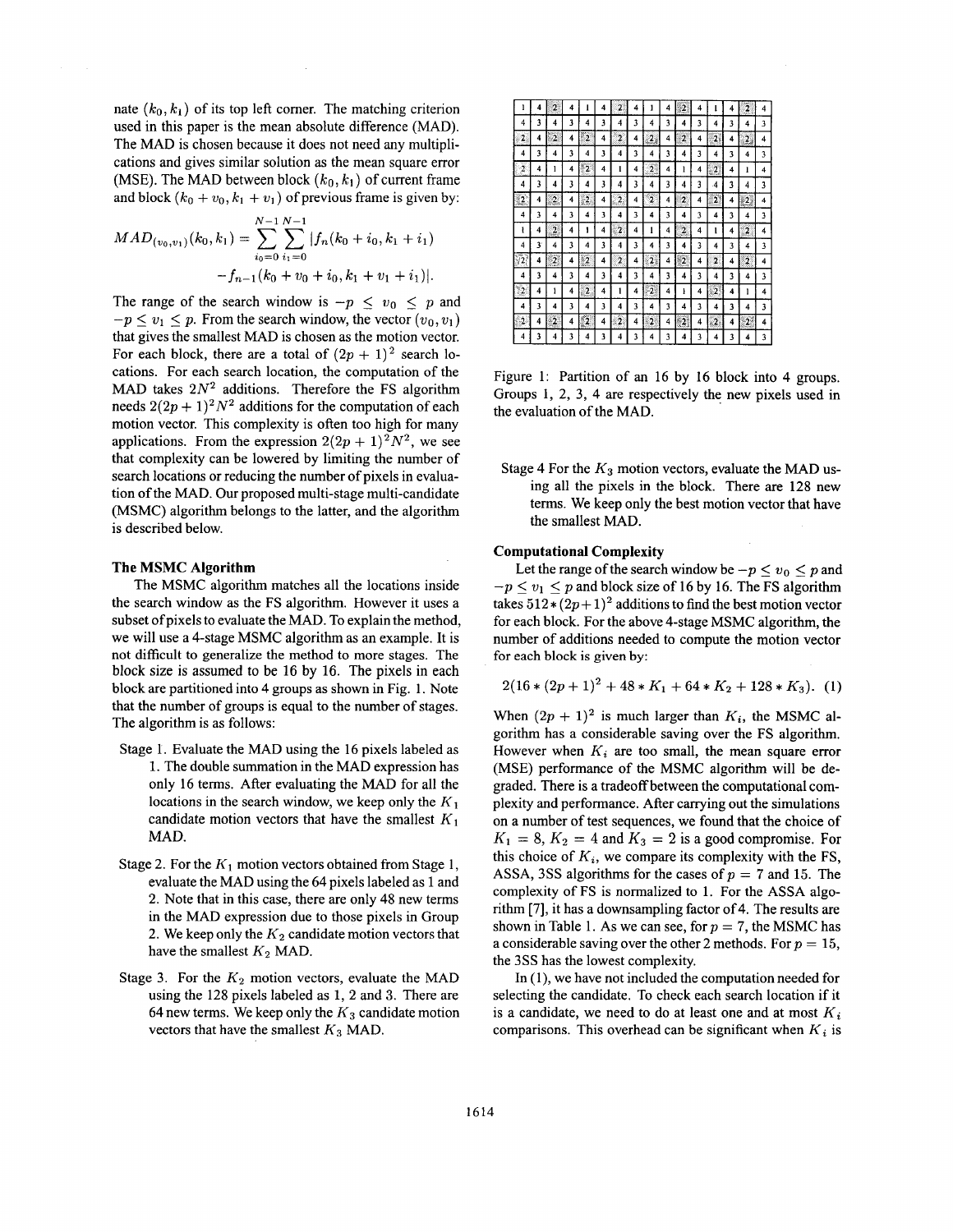|          | FS | <b>ASSA</b> | 3SS   | <b>MSMC</b> |
|----------|----|-------------|-------|-------------|
|          |    | 0.264       | 0.111 | 0.078       |
| $p = 15$ |    | 0.253       | 0.034 | 0.066       |

Table 1: Comparison of Complexity.

large. To reduce this overhead, we exploit the center-biased motion vector distribution characteristics of the real world sequences [2]. The search of the motion vector starts at the origin of the search window and then moves outwards with a spiral scanning path, as shown in Fig. *2.* By doing so, the overhead can be reduced to one comparison for most search locations.



Figure 2: Spiral scanning path.

## **3. SIMULATION RESULTS**

We compare the performance of the FS, ASSA, 3SS, 4SS, BBGDS, UCBDS and the proposed MSMC algorithms. Only the luminance component of the video sequences is used for the calculation of motion vector. The video sequences used are the first 150 frames of the sequences Suzie, Trevor, Fore*man,* and *Carphone* (frame size = 176 by 144) and the first 100 frames of the sequences *Tennis, Football,* and *Flower*  (frame size  $= 352$  by 240). Block size is 16 by 16. The 4stage MSMC algorithm is used and  $K_1 = 8$ ,  $K_2 = 4$ , and  $K_3 = 2$ . The parameter  $p = 7$ . The experiment is done for two different frame rates of 30 fps and 10 fps.

The MSE performances of all the methods are shown in Tables 2 and 3 for the two different frame rates. From the average values in the last column of the tables, we see that the ASSA has nearly the same MSE performance as the FS. The MSE performance of MSMC algorithm is slightly worse than that of ASSA but is much better than the MSE performances of 3SS, 4SS, BBGDS and UCBDS. We also compare the execution time taken for these methods. We normalize the time taken for the FS algorithm as 100%. The results are shown in Tables 4 and 5 respectively for the frame rate of 30 *fps* and 10 *fps.* From the average values, we see that the BBGDS is the fastest and the MSMC is only slightly slower. However the MSE of BBGDS is substantially larger than the MSMC. In summary, the ASSA can achieve an MSE performance that is very close to the FS but it is only 3.3 times faster than the FS. The MSMC has a comparable MSE performance to ASSA but it is 12 times faster the FS.

#### **4. CONCLUSIONS**

In this paper, we have proposed a new fast and efficient algorithm for motion compensation. The proposed MSMC algorithm compares favorably with the 3SS, 4SS, ASSA, BBGDS and UCBDS. Moreover, MSMC algorithm can be combined with the predictive search algorithm and can further reduce the computational load without sacrificing much MSE performance [8].

## **5. REFERENCES**

- [ 11 T. Koga; K. Ilinuma, A. Hirano, Y. Iijima, and T. Ishiguro, "Motion compensated interframe image coding, " in Proc. NTC 8 1, NOV./Dec. 198 **1,** pp. C9.6.1 -C9.6.5.
- [2] Li, R.; Zeng, B; Liou, M.L., "A new three-step search algorithm for block motion estimation ," IEEE Trans. on CSVT, Aug. 1994, pp. 438 -442.
- [3] Po, L.; Ma, W. **"A** novel four-step search algorithm for fast block motion estimation, " IEEE Trans. on CSVT, June 1996,pp. 313 -317.
- [4] Ghanbari, M. ,"The cross-search algorithm for motion estimation ," IEEE Trans. on Communications, July 1990, pp. 950 - 953.
- [5] Liu, L.; Feig, E. , "A block-based gradient descent search algorithm for block motion estimation in video coding ," IEEE Trans. on CSVT, **Aug.** 1996, pp. 419 -422.
- [6] Tham, J.; Ranganath, S.; Ranganath, M.; Kassim, A.A. , "A novel unrestricted center-biased diamond search algorithm for block motion estimation," IEEE Transactions on CSVT, Aug. 1998, pp. 369 -377.
- 71 Liu, B.; Zaccarin, A., " New fast algorithms for the estimation of block motion vectors ," IEEE Trans. on CSVT, April 1993, pp. 148 -157.
- 81 Liao, T., "New motion estimation method and improved video codec," *Master Thesis,* National Taiwan Univ., June 2000.